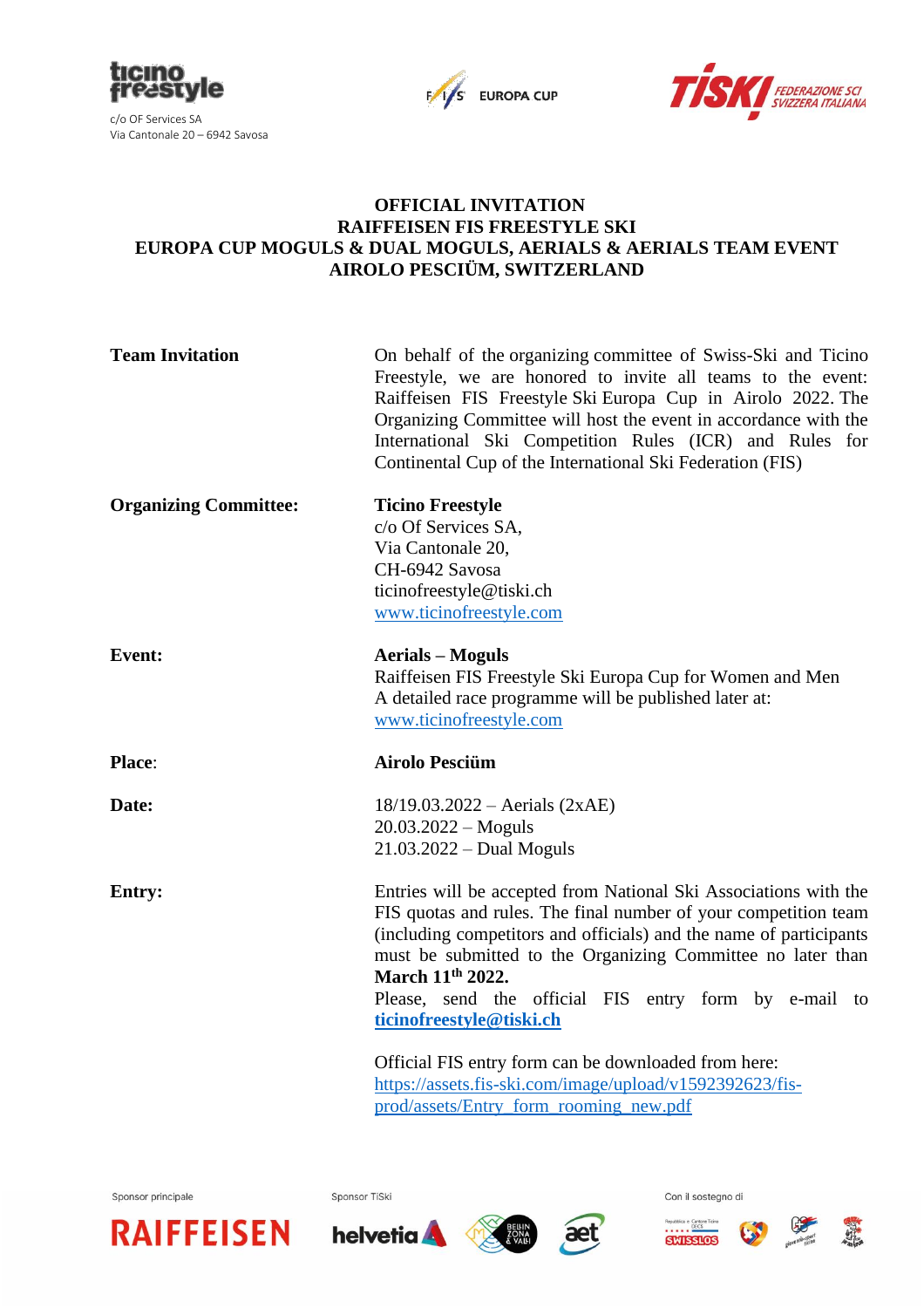





| <b>Admission Fee:</b> | Entry fee: CHF 80 per athlete per competition incl. lift ticket for<br>the venue lift in the Mogul Valley.<br>Training days: 20 CHF per athlete incl. lift ticket for the venue lift.<br>Payment at the Race Office by Credit Card only, due to Covid-19<br>no cash will be accepted.<br>If you want to pay with a bank transfer, please contact:<br>ticinofreestyle@tiski.ch |  |
|-----------------------|-------------------------------------------------------------------------------------------------------------------------------------------------------------------------------------------------------------------------------------------------------------------------------------------------------------------------------------------------------------------------------|--|
| <b>Race Office:</b>   | At the start of the ski lifts.                                                                                                                                                                                                                                                                                                                                                |  |
| <b>Bibs</b>           | All competitors must wear bibs during all official training,<br>competition and award ceremonies. Bibs will be given after the full<br>entry fee payment. Fee for lost/not returned bib is 30 CHF.                                                                                                                                                                            |  |
| <b>Accommodation:</b> | Teams have to contact and pay directly at the hotel (see enclosed                                                                                                                                                                                                                                                                                                             |  |

list). Prices are CHF 65.- pro person / pro night (half board)

| <b>Hotels</b>    | <b>Adress</b>               | <b>Telefon</b> | E-mail           | Website    | $N^{\circ}$ of | $N^{\circ}$ of |
|------------------|-----------------------------|----------------|------------------|------------|----------------|----------------|
|                  |                             | <b>Number</b>  |                  |            | <b>Rooms</b>   | <b>Bed</b>     |
| Motel Gottardo   | Via di Mezzo 16, 6776       | 091 873 60 60  | info@gottardo-   | www.gottar | 80             | 140            |
| Sud, Piotta      | Piotta                      |                | sud.ch           | do-sud.ch  |                |                |
|                  |                             |                |                  |            |                |                |
| Albergo Baldi,   | Strada di Rodi 22, 6772     | 091 867 17 82  | info@hotelbaldi. | www.hotelb | 12             | 30             |
| Rodi-Fiesso      | Rodi-Fiesso                 |                | ch               | aldi.ch    |                |                |
| <b>Hotel Des</b> | Via della Stazione 35, 6780 | 091 869 17 22  | info@hoteldesal  | www.hoteld | 6              | 21             |
| Alpes, Airolo    | Airolo                      |                | pes-airolo.ch    | esalpes-   |                |                |
|                  |                             |                |                  | airolo.ch  |                |                |
| <b>Hotel Des</b> | Piazza Cornone 39, 6774     | 091 881 10 14  | hda-             | www.desal  | 5              | 10             |
| Alpes, Dalpe     | Dalpe                       |                | dalpe@outlook.   | pesdalpe.c |                |                |
|                  |                             |                | com              |            |                |                |
| Hotel Faido,     | Piazza Stefano Franscini 8, | 091 866 15 55  | info@hotelfaido. | www.hotelf | 17             | 36             |
| Faido            | 6760 Faido                  |                | ch               | aido.ch    |                |                |
| Hotel Defanti,   | Via Petronilla 81, 6746     | 091 865 14 34  | defanti.hotel@bl | www.defant | 25             | 38             |
| Lavorgo          | Lavorgo                     |                | uewin.ch         | i.ch       |                |                |
| Garni Motta      | Via San Gottardo 43, 6780   | 091 869 22 11  | welcome@bbm      | www.bbmot  | 30             | 66             |
|                  | Airolo                      |                | otta.ch          | ta.ch      |                |                |
|                  |                             |                |                  |            |                | $\overline{2}$ |
| Total            |                             |                |                  |            | 175            | 341            |

<sup>1</sup>70 CHF single room, 100 CHF double room

<sup>2</sup>Only Breakfast 45 CHF

Sponsor principale

Sponsor TiSki











Con il sostegno di



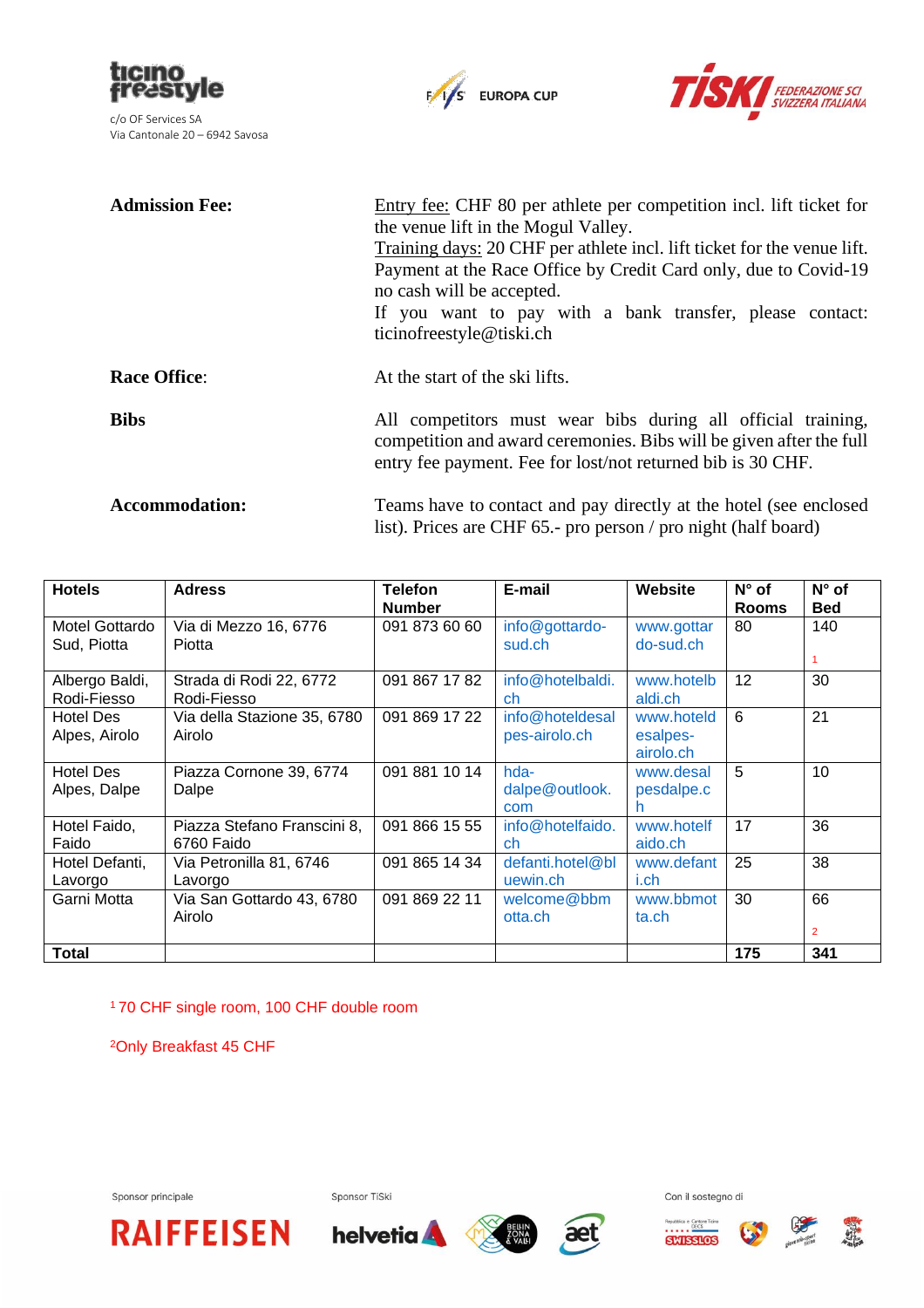

c/o OF Services SA Via Cantonale 20 – 6942 Savosa





| <b>Officials:</b>          | <b>Chief of competitions</b><br><b>Chief of course MO</b><br><b>Chief of course AE</b><br><b>FIS TD Aerials / Moguls</b><br><b>FIS HJ Aerials/Moguls</b>                                                                                                                                                                                                                                                                                                                                                                                                                                                                                                                                                                                                                                                                                                                                                      | D. Scanzio (SUI)<br>L. Battalora (SUI)<br>M. Roth (SUI)<br>H. Salmela (FIN)<br>Marco Klancar (SLO) |  |  |
|----------------------------|---------------------------------------------------------------------------------------------------------------------------------------------------------------------------------------------------------------------------------------------------------------------------------------------------------------------------------------------------------------------------------------------------------------------------------------------------------------------------------------------------------------------------------------------------------------------------------------------------------------------------------------------------------------------------------------------------------------------------------------------------------------------------------------------------------------------------------------------------------------------------------------------------------------|----------------------------------------------------------------------------------------------------|--|--|
| <b>Prize Money:</b>        | Prize money will be awarded according to the FIS rule. Prize<br>money will be paid after each single competition at the race office.                                                                                                                                                                                                                                                                                                                                                                                                                                                                                                                                                                                                                                                                                                                                                                          |                                                                                                    |  |  |
|                            | <b>Amount for each event:</b><br><b>Ladies</b><br>$1st$ place:<br>CHF 200.-<br>$2nd$ place: CHF 120.-<br>$3rd$ place: CHF 80.-                                                                                                                                                                                                                                                                                                                                                                                                                                                                                                                                                                                                                                                                                                                                                                                | <b>Men</b><br>$1st$ place: CHF 200.-<br>2 <sup>nd</sup> place: CHF 120.-<br>3rd place: CHF 80 .-   |  |  |
| <b>Accident Insurance:</b> | Each competitor must carry his/her own medical insurance. The<br>Organizing Committee, sponsors, suppliers, City of Airolo, Airolo<br>Pesciüm Ski Resort, FIS, Swiss-Ski nor Ticino Freestyle assume<br>no responsibility for accidents, damage or loss of equipment, and<br>second- and third-party claims during the event.                                                                                                                                                                                                                                                                                                                                                                                                                                                                                                                                                                                 |                                                                                                    |  |  |
| COVID-19                   | To ensure the health and safety for everyone, the OC is working in<br>accordance with the National Health regulations as well as with<br>FIS, in accordance with the FIS COVID-19 Prevention Organiser<br>Guidelines.<br>To receive competition accreditation all 16 years old or older will<br>need a valid Covid passport. That means you need to be fully<br>vaccinated (approved vaccines in Switzerland: Pfizer/BioNTech,<br>Moderna, AstraZeneca, Janssen / Johnson & Johnson, Sinopharm<br>/ BIBP, Sinovac, COVAXIN® Novavax) or have a PCR-negative<br>Covid-19 test no older than 72 hours, a Rapid antigen-negative<br>Covid test no older than 24 hours or a certificate of having had the<br>Covid-19 virus less than 6 months prior accreditation.<br>There will be more information about the necessary precautions<br>due to the pandemic available about two weeks before the<br>competition. |                                                                                                    |  |  |
|                            |                                                                                                                                                                                                                                                                                                                                                                                                                                                                                                                                                                                                                                                                                                                                                                                                                                                                                                               |                                                                                                    |  |  |
|                            |                                                                                                                                                                                                                                                                                                                                                                                                                                                                                                                                                                                                                                                                                                                                                                                                                                                                                                               |                                                                                                    |  |  |
|                            | All competitors must have their own medical insurance (ICR art<br>212) which shall cover COVID-19 medical treatment expenses.                                                                                                                                                                                                                                                                                                                                                                                                                                                                                                                                                                                                                                                                                                                                                                                 |                                                                                                    |  |  |



Sponsor TiSki